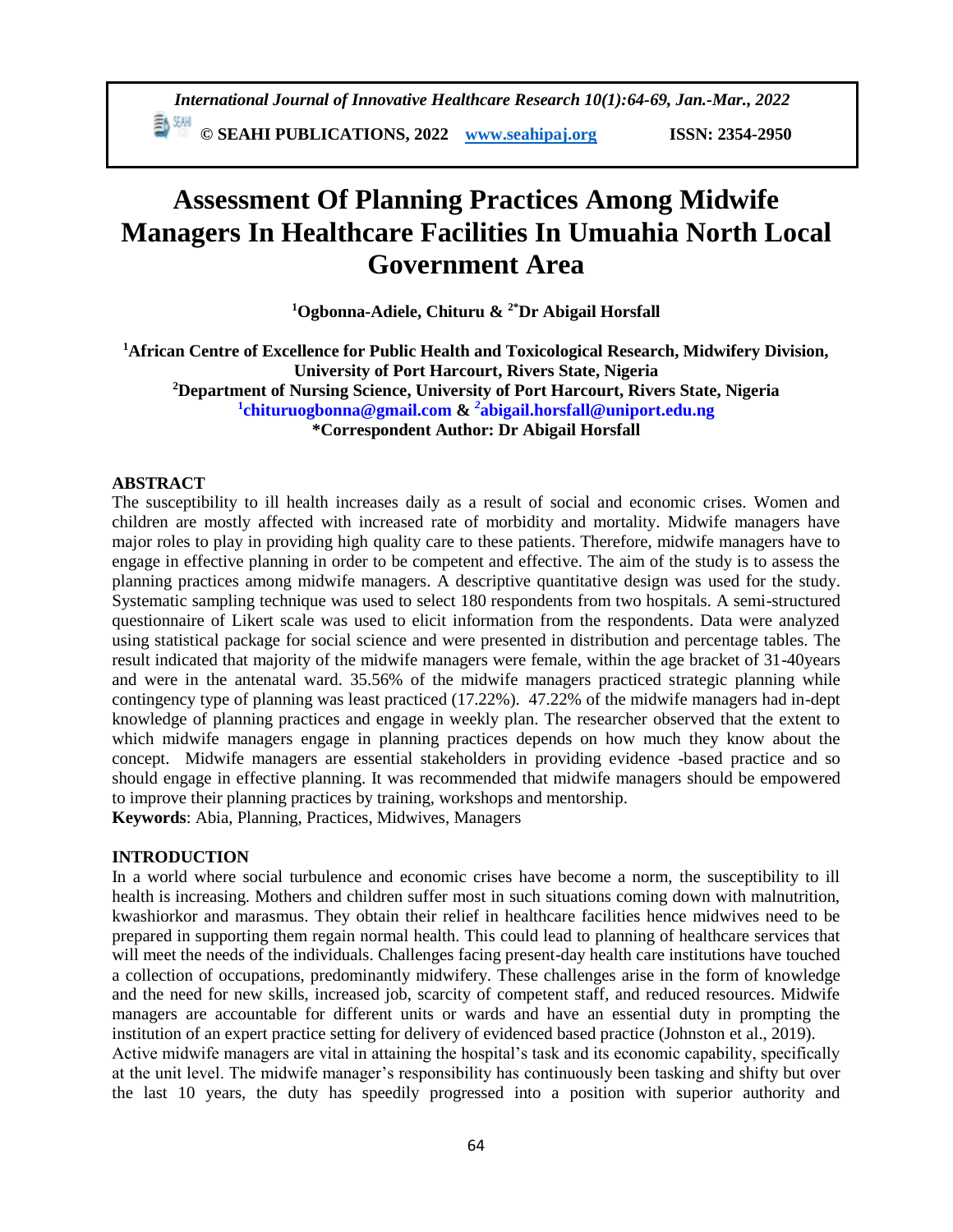responsibility. Midwife Managers will have to plan in order to be competent and effective. Planning is generally an important aspect to administrative life. Some midwife managers are trained from time to time by non-governmental agencies for knowledge update, others are sponsored to go back to school while some are mentored. These equip them with knowledge, skill and attitude to become efficient midwife managers (Ofei, 2015). In healthcare facilities, midwife managers are unit managers. Their management abilities have positive effect on nursing care, such as patient safety, patient and staff satisfaction, and daily procedures (Lawson, 2020). In order to meet the increasingly health demands facing various institutions, there should be evidence-based planning.

Planning is a requirement of all administration function, whether it is organising, staffing, directing or controlling. Planning occurs prior to any activity, as it is the plans and programmes that guide actions required for achievement of organizational aims. Without planning, a midwife manager might find it hard to administer his work effectively (Prisyakshi, 2020). Strategic, tactical, operational, and contingency planning are all options (Ajayi, 2020). Top-level administrators, such as chief executive officers or presidents, create strategic plans to portray a picture of the institution's intended future and long-term goals. Lower-level plans are built on top of strategic plans. Tactical plans are made by middle level managers in consultation with lower-level managers. They break down the plans to suit various areas of the organization. Tactical plans are related to departmental goals of the enterprise and normally relate to intermediate period of 1 to 5 years. Low-level managers create operational plans for the unit's short-term strategy or day-to-day operations. All operational plans are focused on the exact procedures and processes that take place at the organization's lowest levels. If anticipated outcomes do not materialise, a contingency plan, often known as a "alternative plan," may be utilised as a backup plan.

"The primary goal of a midwife manager," according to Hackman (2010), is to "enable the creation of well-structured nursing departments, ensure that the organisation context supports the work of midwives, and provide skilled coaching to assist midwives in maximizing their performance processes as a means of harvesting the collective synergies of the nursing staff." The midwife manager should be able to communicate her goal/target to her subordinates and motivate them to work toward it as well (Crowell, 2011). Nurses and Midwives are responsible for and control the use of greater proportion of health care resources. To efficiently manage these resources to achieve the desired patient outcomes, midwife managers are required to effectively plan in order to be in control of the management of their unit and provide efficient and high-quality service (Ofei, 2015).

Despite their importance in enhancing healthcare delivery, management, governance, and leadership in Umuahia, midwife managers' skills have received little study and funding. Furthermore, healthcare services in Umuahia are undergoing changes as a result of a scarcity of key employees, a shifting pattern, and unfavourable economic circumstances. As a consequence of the insufficient staffing levels of the midwife workforce, midwife managers have taken on more responsibilities in the administration of the unit. Midwife managers in Umuahia should have a range of abilities in planning techniques in order to maximise effectiveness and efficiency at the unit level. Midwife managers in Umuahia are required to identify problems, develop solutions, and execute them to assist their units achieve successful patient outcome goals while lowering costs and increasing efficiency. As a result, they must comprehend and efficiently employ planning as part of their job. Hence, this study to assess the level of planning practices among Midwife managers in healthcare facilities in Umuahia North Local Government Area. The study provided answers to the following research questions:

- 1. Are midwife managers aware of planning practices?
- 2. What are the factors that influence effective planning on healthcare facilities?
- 3. What are the challenges in the implementation of planning practices among midwife managers?

# **METHODOLOGY**

A quantitative descriptive method was used to study 180 midwives in 2 hospitals. The study population consisted of a midwives working in various units; wards, who were appointed as midwife leaders in the healthcare facilities in Umuahia North Local Government Area. A sample size of 180 was selected using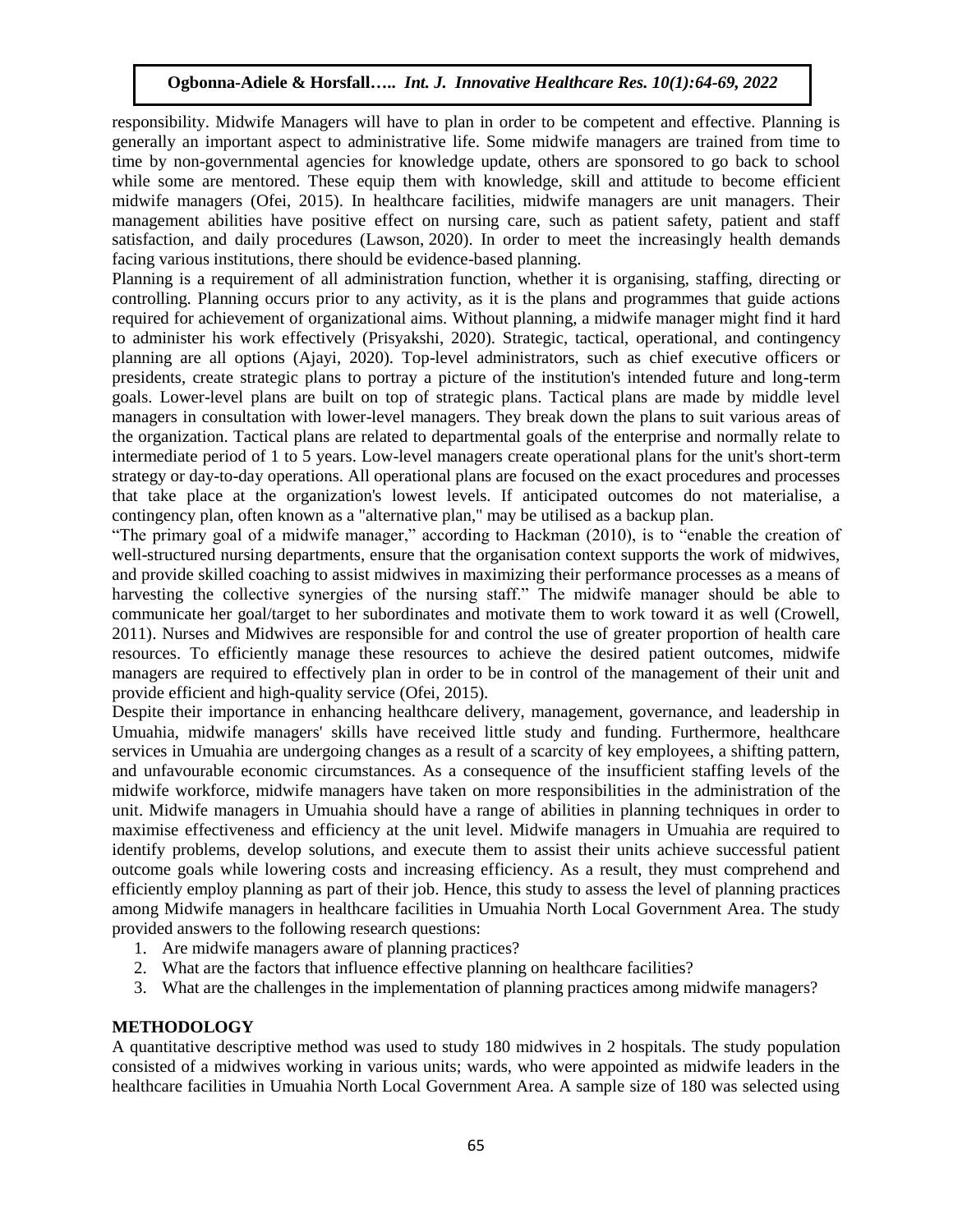a simple random sampling technique. A semi-structured questionnaire was used for the data collection. Data collected were analyzed using frequency, percentage,

#### **Ethical Approval**

The Research and Ethical committee, University of Port Harcourt gave approval to commence field work. Afterward, the Planning, Research and Statistics of Federal Medical Centre and Abia State Specialist hospital and diagnostic centre also gave approval.

#### **RESULTS**

| The results of the study are shown below:       |  |
|-------------------------------------------------|--|
| <b>Table 1: Awareness of planning practices</b> |  |

| <b>Variable</b>        |                    | <b>Frequency</b> | Percentage |
|------------------------|--------------------|------------------|------------|
| Types of planning      | Strategic          | 64.00            | 35.56      |
|                        | Tactical           | 43.00            | 23.89      |
|                        | Operational        | 42.00            | 23.33      |
|                        | Contingency        | 31.00            | 17.22      |
|                        | <b>Total</b>       | 180.00           | 100.00     |
| Level of knowledge     | In-depth knowledge | 85.00            | 47.22      |
|                        | Fair knowledge     | 64.00            | 35.56      |
|                        | No knowledge       | 31.00            | 17.22      |
|                        | <b>Total</b>       | 180.00           | 100.00     |
| Frequency of work plan | Daily              | 37.00            | 20.50      |
|                        | Weekly             | 77.00            | 42.78      |
|                        | Monthly            | 49.00            | 27.22      |
|                        | Yearly             | 17.00            | 9.44       |
|                        | <b>Total</b>       | 180.00           | 100.00     |

Table 1 shows that, out of 180 respondents, majority (35.56%) perceived that the type of planning mostly practiced in their health care facility is strategic planning whereas, 17.22% (n=31.00) perceived that contingency type of planning is least practiced in their health facility. Furthermore, 47.22% (n= 85) had an in-depth knowledge about planning practices while 17.22% of the respondents have no knowledge of planning practices. The table also showed that, out of the 180 respondents, majority (42.78%) adjudged that weekly plans was important whereas, 9.44% (n=17.00) perceived planning at the unit to be yearly. **Table 2: Factors that affect effective planning**

| Variables                                        | Min  | Max  | Mean | SD   |
|--------------------------------------------------|------|------|------|------|
| <b>Factors that affect planning</b>              |      |      |      |      |
| Lack of evaluation of plan                       | 1.00 | 4.00 | 2.99 | 2.59 |
| Introducing new policies in patients' management | 1.00 | 4.00 | 3.01 | 2.70 |
| Lack of commitment to plan                       | 1.00 | 4.00 | 2.99 | 2.61 |
| In-service training                              | 1.00 | 4.00 | 2.75 | 2.39 |
| Support from management and other staff          | 1.00 | 4.00 | 3.20 | 2.84 |
| Adequate knowledge of planning                   | 1.00 | 4.00 | 2.78 | 2.42 |
| <b>Mean score</b>                                | 1.00 | 4.00 | 2.95 | 2.59 |
| <b>Hindrances to effective planning</b>          |      |      |      |      |
| Increased clinical workload                      | 1.00 | 4.00 | 2.63 | 2.30 |
| Lack of cooperation from ward midwives           | 1.00 | 4.00 | 2.66 | 2.34 |
| Non release of funds from top management         | 1.00 | 4.00 | 2.72 | 2.45 |
| Lack of adequate knowledge of planning           | 1.00 | 4.00 | 2.73 | 2.40 |
| <b>Mean score</b>                                | 1.00 | 4.00 | 2.68 | 2.37 |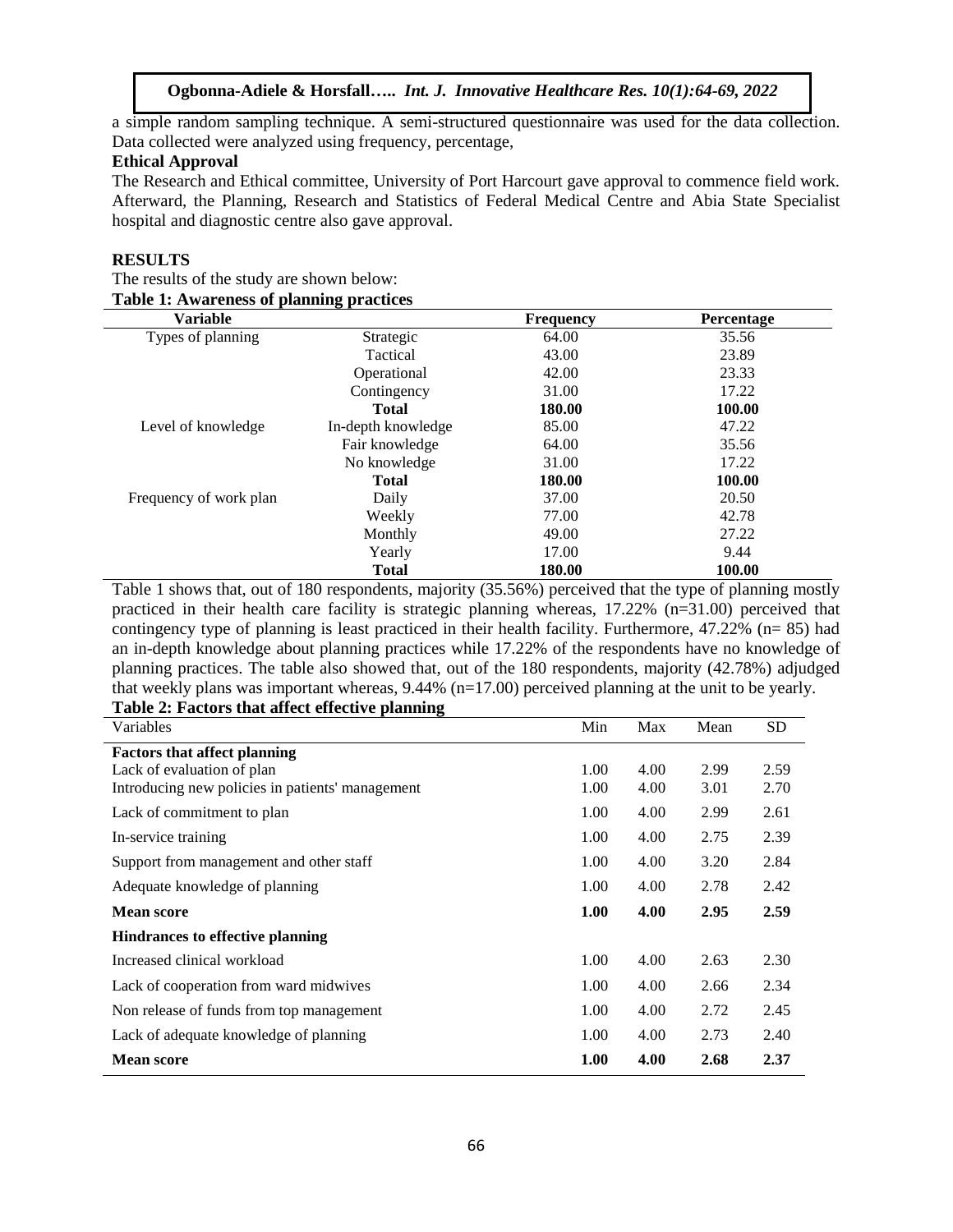In Table 2, the study assessed the factors that affect effective planning and the hindrances influence planning by the midwife managers. The results showed that the average mean score for factors that affect effective planning was  $2.95$  (SD = 2.59). However, the descriptive analysis of the constituent subscales of the factors that affect planning indicated that support from management and other staff (mean  $= 3.20$ , SD  $= 2.84$ ) was the highest-rated factor that affect effective planning, followed by introducing new policies in patients' management (mean  $= 3.01$ , SD  $= 2.70$ ). The lowest rated factor was In-service training (mean  $=$  $2.75$ ,  $SD = 2.39$ ).

Similarly, the average mean score for hindrances to effective planning was (mean  $= 2.68$ , SD  $= 2.37$ ). Further analysis of the constituent subscales of hindrances to effective planning scale showed that lack of adequate knowledge of planning (mean  $= 2.73$ , SD  $= 2.40$ ) was the highest-rated hindrance followed by non- release of funds from top management (mean  $= 2.72$ , SD  $= 2.45$ ), while the lowest rated hindrance to effective planning was increased clinical workload (mean  $= 2.63$ , SD  $= 2.30$ )

| Table 3: Challenges in implementation of planning          |             |      |      |           |  |  |  |  |
|------------------------------------------------------------|-------------|------|------|-----------|--|--|--|--|
| Challenges in planning implementation                      | Min         | Max  | Mean | <b>SD</b> |  |  |  |  |
| Lack of commitment                                         | 1.00        | 4.00 | 3.13 | 2.76      |  |  |  |  |
| Lack of understanding of the role in the execution process | 1.00        | 4.00 | 2.94 | 2.55      |  |  |  |  |
| Lack of instruction to employee                            | 1.00        | 4.00 | 2.99 | 2.61      |  |  |  |  |
| Lack of accountability                                     | 1.00        | 4.00 | 2.96 | 2.58      |  |  |  |  |
| <b>Mean score</b>                                          | <b>1.00</b> | 4.00 | 3.01 | 2.63      |  |  |  |  |

The challenges faced in implementation of planning practices by midwife managers is presented in Table 4. The average mean score of the challenges in planning implementation was  $3.01$  (SD = 0.98). Descriptive summary of the constituent variables showed that lack of commitment (mean  $= 3.13$ , SD  $=$ 2.76) was the highest-rated challenge faced by midwife managers in implementation of planning practices followed by the lack of instruction to employee (mean  $= 2.99$ , SD  $= 2.61$ ) whereas lack of understanding of the role in the execution process (mean  $= 2.94$ , SD  $= 2.55$ ) was the lowest-rated hindrance.

# **DISCUSSION OF FINDINGS**

Sketching a plan is a priority and could be the most important step in the management process, and the results disclosed that the strategic planning was the type of planning mostly practiced by midwife managers (35.56%); only 31 (17.22%) participants use the contingency plan approach in their wards. Midwife managers' strategic planning practices conflict with the results of (Ofei et al. (2019), who found that most nurse managers rely on shortcuts rather than formal preparation. Furthermore, hospital regulations compel nurse managers who participated in this research to submit their plans of action to their hospitals' senior-level management for overall hospital planning, making planning almost mandatory for participation.

The degree to which midwife managers participate in planning activities is determined on their understanding of the notion. Participants in this research had varying levels of understanding of the planning process, with 47.22 percent having in-depth information, 35.56 percent having fair understanding, and slightly under 17.22 percent having no information. These results are supported by Johnston et al. (2019), who studied nurse managers' leadership styles. They credit this to the fact that nurse managers must be aware of and understand the planning process, as well as organizational norms and practices, in order to use them in their job (Ofei, 2015). Participants' appointments were based on length of service, with minimal focus on academic preparation and/or evaluation of management ability, according to the findings.

The study also revealed that 42.78% of midwife managers plan on a weekly basis and 9.44% on a yearly basis. This may stem from the fact that weekly planning may have been prescribed by the management. This conclusion is consistent with Edwards' (2018) remark that tactical or operational managers should use shorter-term plans. The participants in this research are unlikely to have plans that last more than a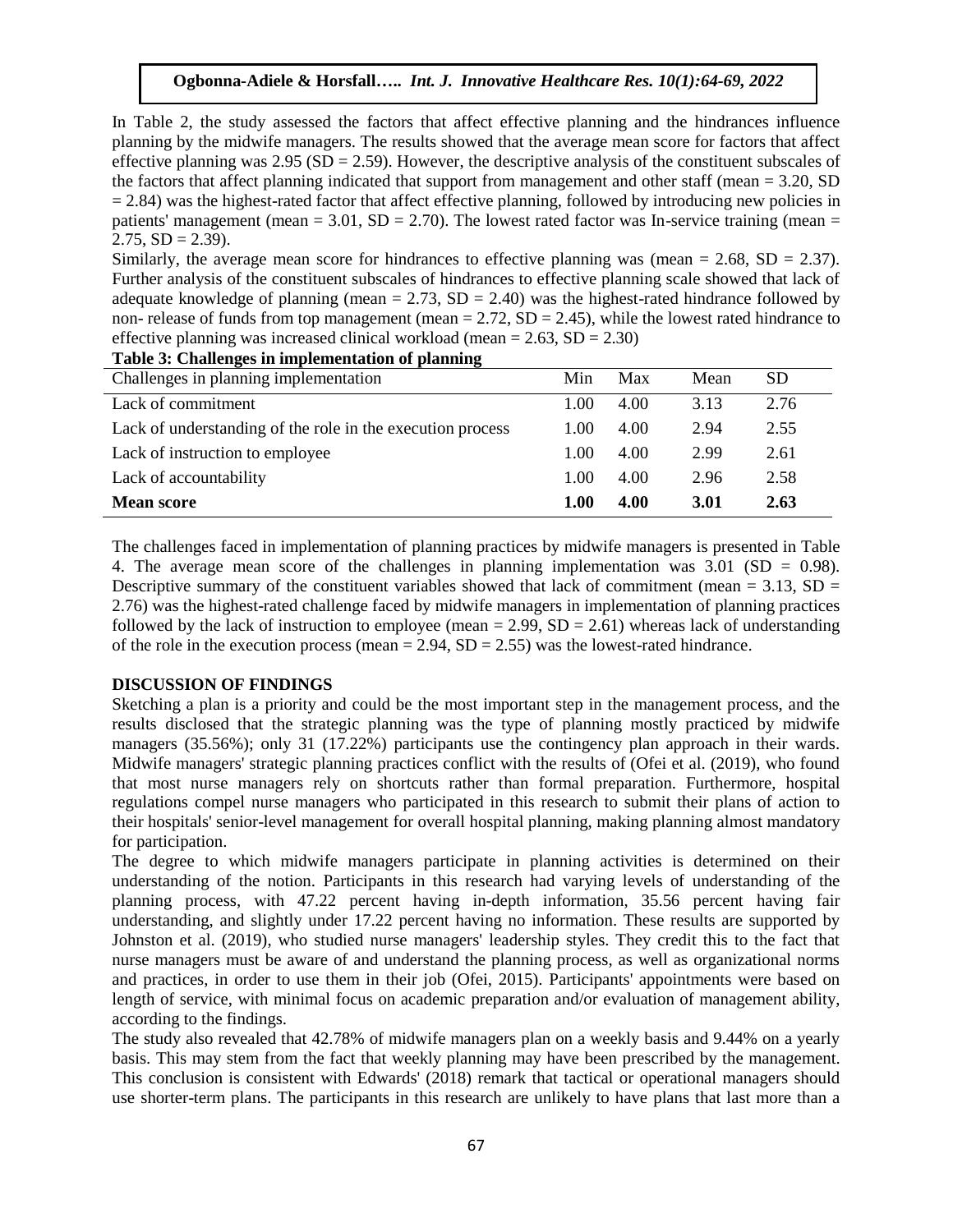year. Furthermore, since hospital operations are heavily reliant on patient flow and acuity, unit-level planning must be brief in order to allow regular evaluations that take into account changing patient requirements and maximise efficiency.

Participants in the study selected management and other staff assistance as the most important element in achieving successful planning. They also believed that management and other employees' assistance helped to improve planning. The major impediment to successful planning, on the other hand, was recognised as a lack of appropriate understanding of the planning process. Non-release of money from upper management, lack of cooperation from ward midwives, and increasing clinical burden were all noted as barriers to successful planning. These results corroborate those of Norman (2021), Edwards (2018), Ahsan & Rahman (2017), and Zeleke, Kefale, and Necho (2021), all of whom have shown comparable enhancing variables and/or obstacles to successful planning.

The present study revealed that lack of commitment was the major challenge faced by midwife managers in implementation of planning practices. Other challenges include; lack of understanding of the role in the execution process, lack of instruction to employee and lack of accountability. Lack of commitment of staff in the working environments was indicated to lead to increased responsibility and accountability for the midwife manager because they always spend most of their time supervising and making sure they get committed to their work (Ofei, 2015; WeaveMoore, Sudlet & Leahy, 2016). As a result, the midwife manager does not have enough time to manage the unit and address the issues of the employees. The quality of patient care was also impacted, reducing the midwife manager's efficacy.

Furthermore, some of the employees may be unaware of their position as autonomous unit leaders in the execution process. Due to a lack of delegation skills and accountability, the unit midwife manager may have been under more stress. Because of the employment of midwives with inadequate knowledge and abilities in different units, the unit manager was forced to constantly monitor the staff, reducing the time available to focus on administration (Johnston et al., 2019; Agyeman-Yeboah & Korsah, 2018).

#### **CONCLUSION**

Within the complex health-care system, the midwife manager's duties continue to develop inexorably. Midwife managers have a critical role in achieving the health-care vision, goals, and objectives. This current study focused on the assessment of planning practices of midwife managers in health care facilities. Generally, the study revealed that strategic type of planning was mostly practiced by the midwife managers and they had an in-depth knowledge of the kind of planning practice. The study also revealed that the midwife managers engaged in weekly plans for all their activities to accommodate efficient and frequent reviews of clinical activities. To achieve efficient and effective planning, the midwife managers should be able to receive support and cooperation from management and other staff. However, lack of adequate knowledge of the planning process was identified as the main hindrance to effective planning. The study revealed a number challenges affecting the implementation of the planning practices by midwife managers, but the predominant factor is lack of commitment by the staff.

# **RECOMMENDATIONS**

The research provides a broad summary of midwife managers' planning methods, but it does not go into detail on the skills and credentials required for such activities. However, this would be an intriguing subject for future research since differing abilities and certifications at the unit level may have a major impact on midwife managers' planning methods. According to the findings, midwife managers need to be given adequate and relevant information and attitudes via leadership and management training in order to conduct successful planning. There is also a need for capacity development within the health system to help midwife managers improve their skills. The outcomes of the research reflect the realities of the healthcare context as well as the demands of the unit's midwife managers. These results may help the unit's leadership and management capabilities, both now and in the future.